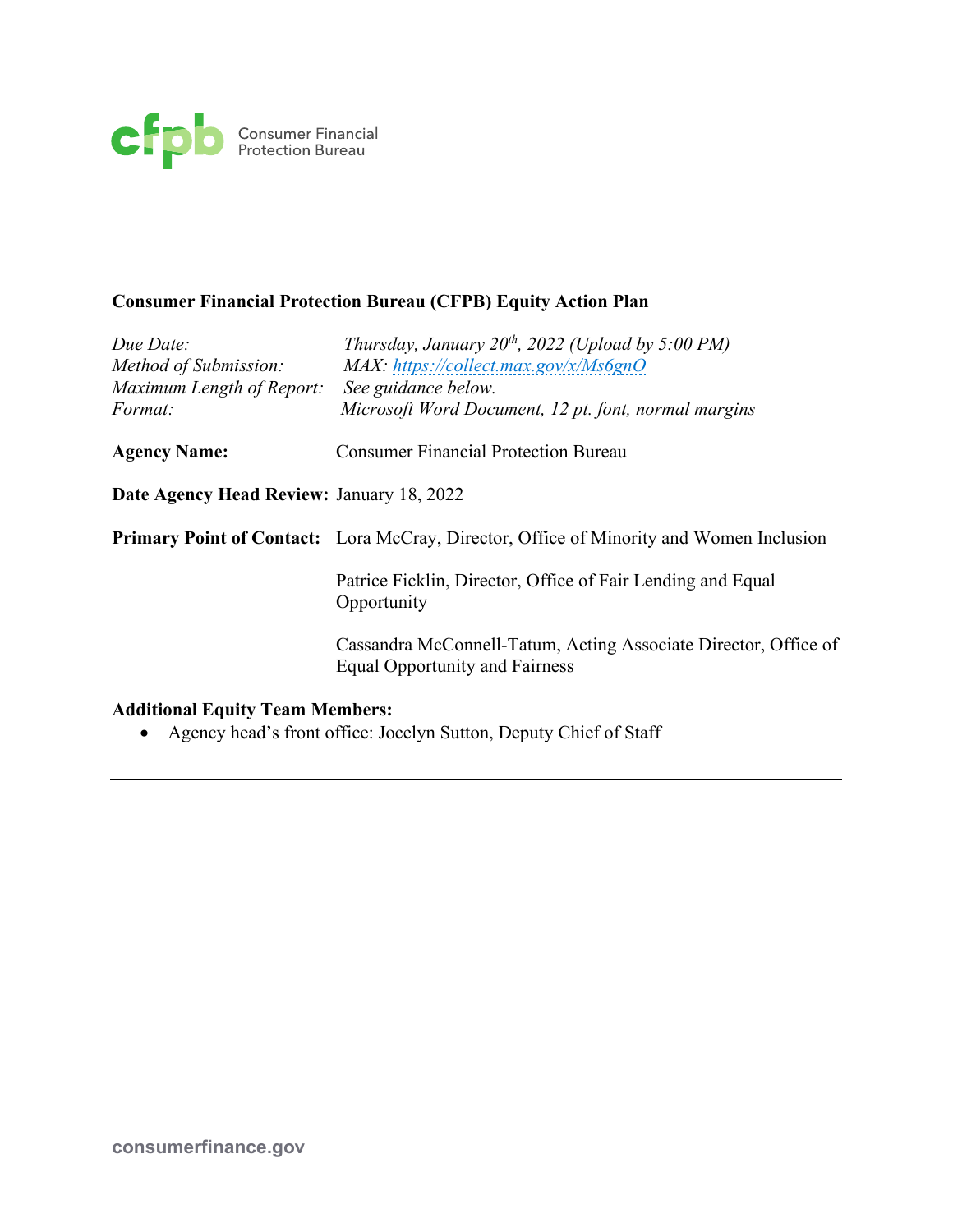## **(1) Executive summary**

• Agency name and mission

*The Consumer Financial Protection Bureau (CFPB) mission is to make consumer financial markets work for consumers, responsible providers, and the economy as a whole. We protect consumers from unfair, deceptive, or abusive practices, and from discrimination, and act against companies that break the law. We arm people with the information, resources, and tools they need to make informed financial decisions.* 

• Summary of Action Plan

*The concept of Racial and Economic Equity (REE) is embedded in the mission of the Bureau. In order to make financial markets work for all consumers, the Bureau uses its authorities and tools to address the systemic barriers to equitable financial access and the legacy of historical discrimination, as well as discriminatory practices. The Bureau also takes proactive steps to address disparities in equal access to credit, as appropriate. There is an interdependence between what we do externally and how we do our work internally. By examining how we operate, eliminating any systemic barriers to equal access of opportunities for Bureau employees, and fostering a culture of equity for all employees, the Bureau can best achieve its responsibility to protect consumers and ensure that the needs of traditionally underserved consumers are met. For the Bureau to maintain credibility with consumers and financial institutions, it must strive to be the exemplar for racial and economic equity.* 

### **(2) Summary of early accomplishments**

The Bureau has taken the following actions to advance REE, consistent with Executive Order 13985, released on January 20, 2021:

- On January 20, 2021, Acting Director Uejio announced racial and economic equity as a Bureau priority and established the cross-agency REE Taskforce to develop a framework for advancing REE.
- On March 9, 2021, the Bureau issued an interpretive rule clarifying that the prohibition against sex discrimination under the Equal Credit Opportunity Act (ECOA) and [Regulation B,](https://www.consumerfinance.gov/rules-policy/regulations/1002/) includes sexual orientation discrimination and gender identity discrimination.
- In March 2021, the Bureau launched its first dynamic Supplier Diversity Registry for Minority- and Women-owned Businesses (MWOBs).
- In May 2021, to understand more about the consumers that submit complaints, the Bureau added a demographic section within the existing consumer complaint form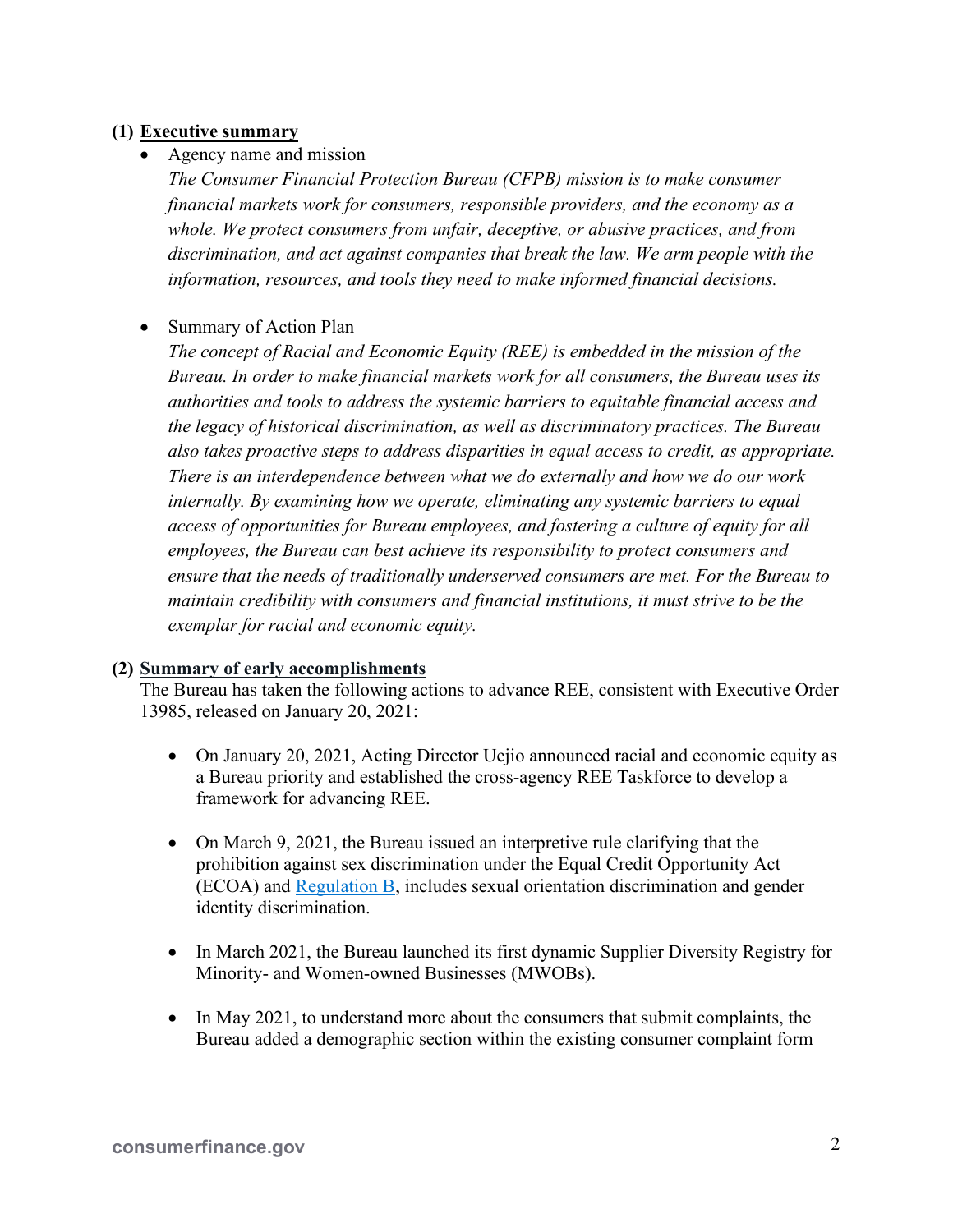and expanded the demographic section within the existing consumer complaint form, adding both household size and household income questions approved through the Paperwork Reduction Act (PRA).

- On September 1, 2021, the Bureau proposed a new rule designed to help small businesses gain access to credit. The rule to implement section 1071 of the Dodd-Frank Act amended ECOA to require financial institutions to submit to the Bureau specific data on applications from MWOBs, and small businesses. The rule will help these businesses gain access to much-needed credit and increase transparency in the lending marketplace.
- September 23, 2021, the Bureau released it first in-depth report analyzing complaint submission patterns by U.S. Census tract, titled *Consumer complaints throughout the credit life cycle by demographic characteristics.*
- On October 22, 2021, in collaboration with DOJ and OCC, the Bureau took action against Trustmark National Bank for deliberate discrimination against Black and Hispanic families.
- On November 16, 2021, the Bureau issued a Request for Information (RFI) to seek input on detecting discrimination in mortgage lending.

### **(3) Equity action plan**

Please clearly identify **three to five** actions that your agency plans to undertake and list them **in order of priority**; provide evidence-based reasoning for selection; and outline high-level elements of implementation. (Actions should address the institutional resources available to offices responsible for advancing **civil rights** pursuant to Section 5(d) and **procurement and contracting** pursuant to Section 7(a) of EO 13985, but may also focus on other significant priorities identified by the agency regardless of whether they were included in the agency's equity assessment.)

# *Equity Action #1: Incorporating Racial and Economic Equity (REE) principles into the Bureau's strategic planning and divisional review process.*

- Barrier to Equitable Outcome (s): *The lack of REE prioritization in the planning and execution of Bureau operations and mission business, specifically in strategic planning and procedures.*
- Specify the program, policy, or regulation that contributes to this barrier: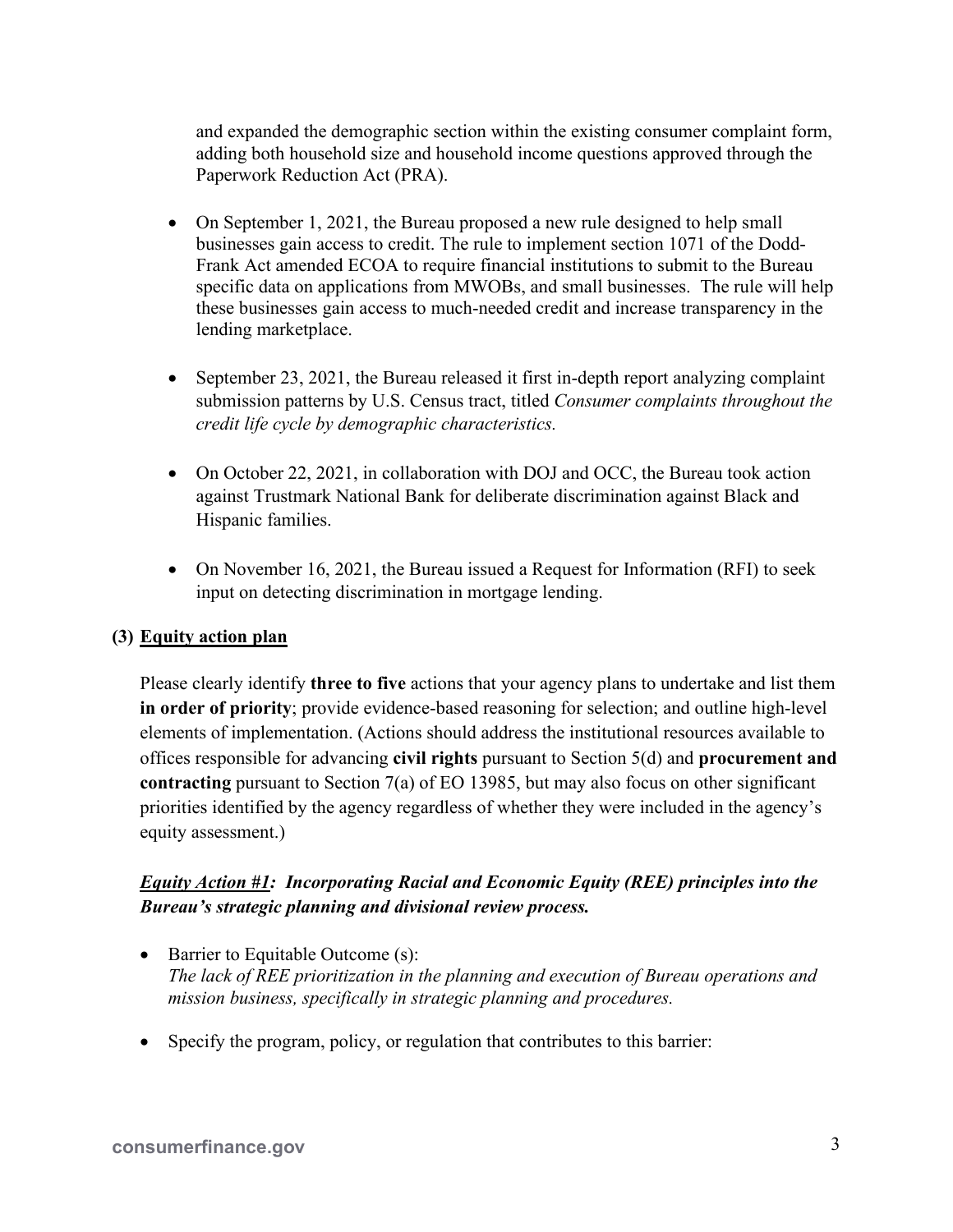*The Bureau's overall Strategic Plan and the Bi-annual Divisional Performance Review.* 

- Indicate which populations are most impacted by this barrier: *The populations impacted by this barrier are the consumers and the small business owners (including MWOBs) the Bureau serves and the workforce of the Bureau; both external and internal stakeholders are impacted.*
- List the evidence indicating that this barrier meaningfully impacts full and equal participation:

*REE is embedded in the statutory mission of the CFPB, which includes protecting consumers from discrimination and ensuring that markets for consumer financial products and services operate transparently and efficiently to facilitate access. The CFPB is committed to integrating diversity, equity, and inclusion in the way we meet our mission. The CFPB continually works to foster an inclusive work environment by examining how we operate; eliminating systemic barriers to equal access of opportunities for CFPB employees; fostering an equitable and inclusive work environment; and expanding recruiting practices to increase workforce diversity; ensuring the diverse experiences and perspectives of CFPB employees are valued and respected; and implementing policies and programs that promote a model workplace that is free of discrimination, harassment, and retaliation, which allows all employees to perform at their best level. The Bureau uses strategic plans and reviews to advance these efforts.*

*Strategic plans and divisional reviews that do not include REE principles and actions negatively affect Bureau employees, consumers, and small business owners. Evidence of the absence of REE principles in strategic planning indicates the absence of inclusive actions and a focus on REE.* 

### • Action and Intended Impact on Barrier:

*OMWI is working with the Office of Strategy to establish metrics at the Bureau and division levels to ensure accountability for the implementation of the Bureau's REE priority. In addition, the Bureau is working to incorporate this priority into the Bureau divisions' Bi-annual Performance Review (BPR) process. The Bureau's Office of Strategy and the OMWI Office are collaborating to integrate the Bureau's REE principles into the development of the Bureau's next strategic plan and DEIA Strategic plan, which are both currently under development. In addition, OMWI has worked with Bureau divisions to incorporate the REE principles into their annual divisional D&I strategic action plans. OMWI has also developed a guidance tool to assist Bureau divisions in interpreting the REE definition adopted by the Bureau in April.* 

*The Bureau prioritized these actions to address the barrier in the most direct way possible; including REE principles in these processes and products will immediately bring equity more directly to our internal and external work. The actions described above*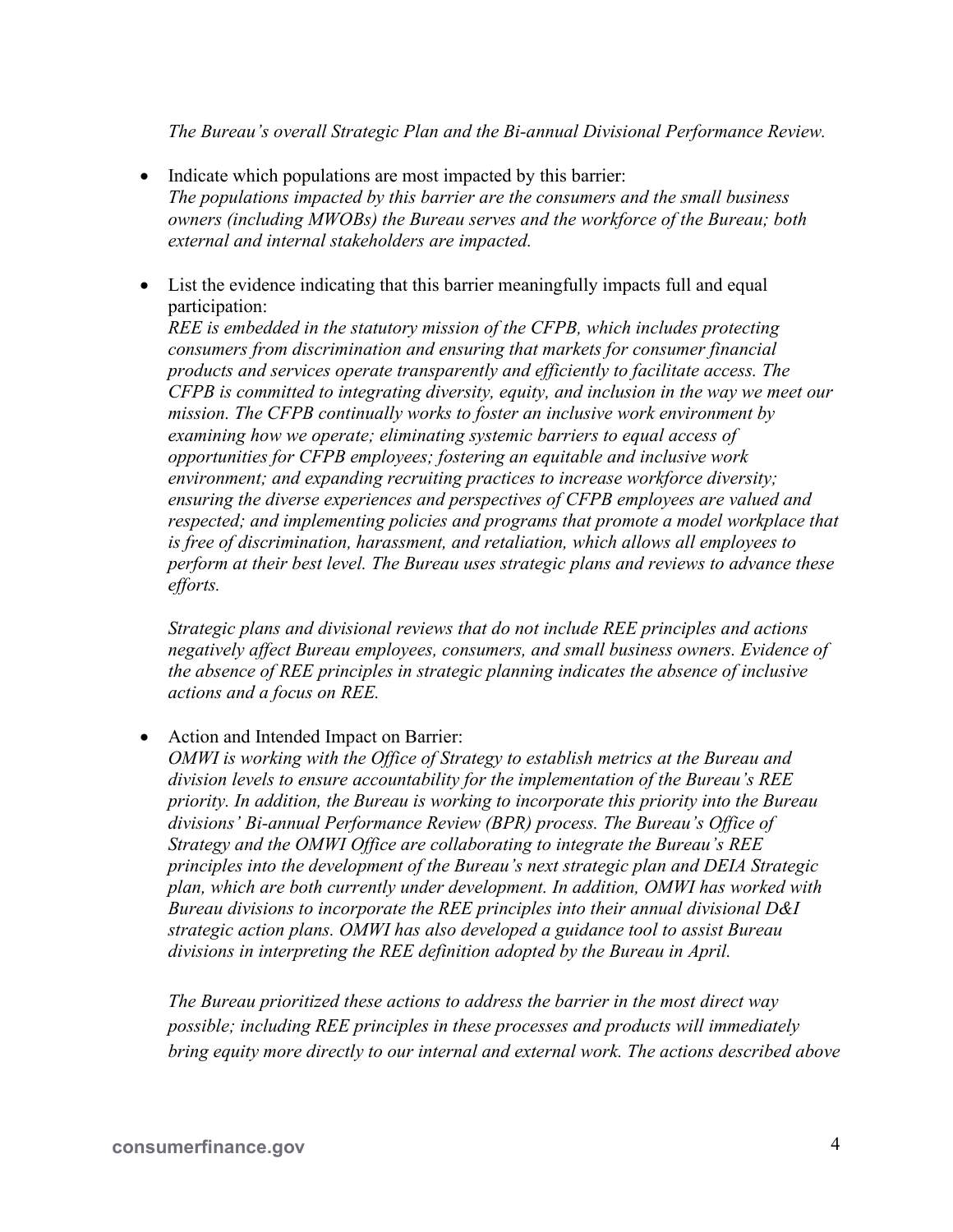*are expected to result in reducing or eliminating the barrier to equitable outcomes in the Bureau's internal structure by prioritizing REE principles at the highest level of the Bureau structure – the organization's Strategic Plan. Its impact will be seen in the top down strategic planning across the Bureau - from the DEIA strategic plan to the Divisional strategic plans – all which model their goals from the overall strategic plan.* 

• Tracking Progress:

*The Bureau will use the metrics included in the Bureau strategic plan, the Bureau's DEIA strategic plan, and the Bureau's annual D&I strategic action plans, along with the divisional BPR process to track the agency's progress on this action. Key factors from the plans include: Fair enforcement of the law to protect consumers from deceptive practices and discrimination, engagement with underserved populations, expansion of cultural knowledge and diversity and inclusion training, and increased Bureau use of MWOBs.*

*In 2-4 years, we will use the following factors to determine if the barrier has been substantially reduced: 1) Have the goals and actions in the Bureau's overall strategic plan been implemented? 2) Have the goals and actions in the Bureau's DEIA strategic plan been implemented and are they reflected in the divisional strategic plans? 3) Are the Key Performance Indicators (KPIs) in the Bi-annual Performance Reviews showing improvement?*

*In 5-8 years, success will be evident in the following ways: 1) A high percentage of divisional diversity and inclusion strategic plan goals were completed 2) Diversity and inclusion achievements and challenges from the past goals will inform the new 5-year Bureau strategic plan 3) There are regularly REE KPIs included in the divisional performance review process and the measurement of success has increased, and 4) Future strategic planning at the Bureau includes REE principles.* 

• Accountability:

*The Bureau will hold itself accountable to implementing this action by establishing metrics at the Bureau and division levels and integrating REE Taskforce metrics into the Bureau's division performance review process and Annual Performance Plan. Also, by publishing the Bureau's strategic plan on our public-facing website. The Bureau will also hold itself accountable by reporting on the progress of these efforts in the Bureau's Semi-Annual Report to Congress and Annual OMWI Report to Congress.*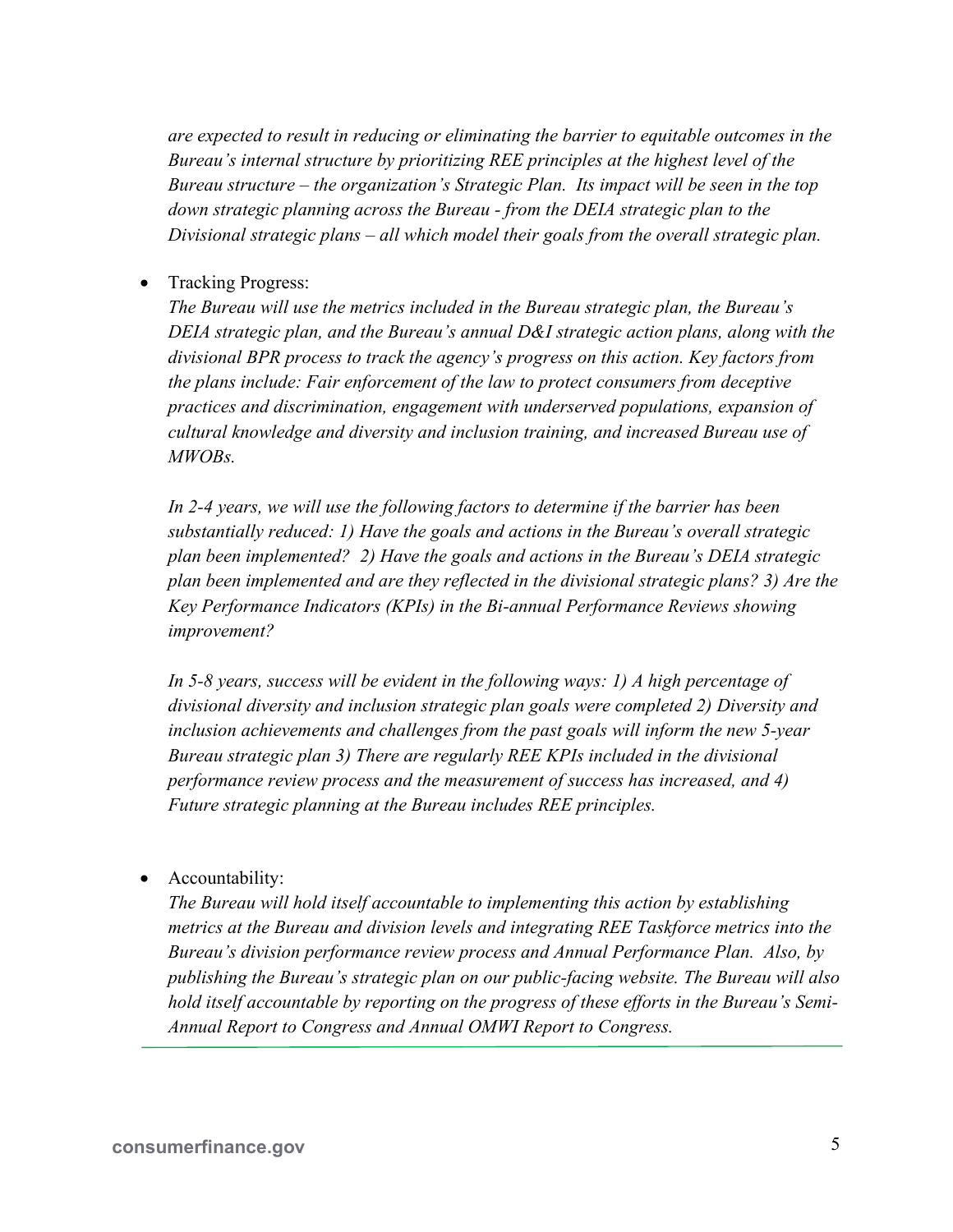#### **Equity Action #2:** *Ensure bad actors do not harm consumers and small businesses by denying fair, accessible, and equitable banking options in their communities (especially the traditionally underserved).*

- Barrier to Equitable Outcome (s): *Barrier to equal access to credit based on the lack of accessible and equitable banking options that would benefit consumers and small businesses.*
- Specify the program, policy, or regulation that contributes to this barrier: *Lenders who engage in discriminatory practices such as redlining and other unfair acts and practices.*
- Indicate which populations are most impacted by this barrier: *The populations most impacted by this barrier are minority and underserved consumers and small businesses.*
- List the evidence indicating that this barrier meaningfully impacts full and equal participation:

*The Bureau has three main focus areas: (1) Stimulating more competition in consumer financial markets under the Bureau's jurisdiction (2) Monitoring repeat offenders, particularly those that violate agency or federal court orders and, (3) Restoring relationship banking in an era of big data, automation, and algorithms. These focus areas are built on the pillars of financial inclusion, racial equity, and fair competition.* 

*The Bureau has found that underserved consumers and small businesses have been harmed by the lack of accessible and equitable banking options in their communities. For example, the Bureau recently determined that a National Bank engaged in redlining by discriminating against and discouraging prospective applicants from seeking credit in certain neighborhoods on the basis of race. Also, Congress has charged the Bureau with promulgating Section 1071 of the Dodd-Frank Act for the purpose of (1) Facilitating enforcement of fair lending laws, and (2) Enabling communities, governmental entities, and creditors to identify business and community development needs and opportunities for MWOBs, and small businesses, by creating a data collection and reporting regime for small business lending similar to the HMDA regime for mortgage lending. Attaining access to credit for home ownership and small business ownership contributes to wealth creation, especially for underserved consumers and communities.* 

• Action and Intended Impact on Barrier:

*The Bureau embraces a whole of government approach on these issues by partnering with the Department of Justice (DOJ) and other federal agencies to root out redlining in mortgage lending. The Bureau will work with these other federal agencies to ensure that*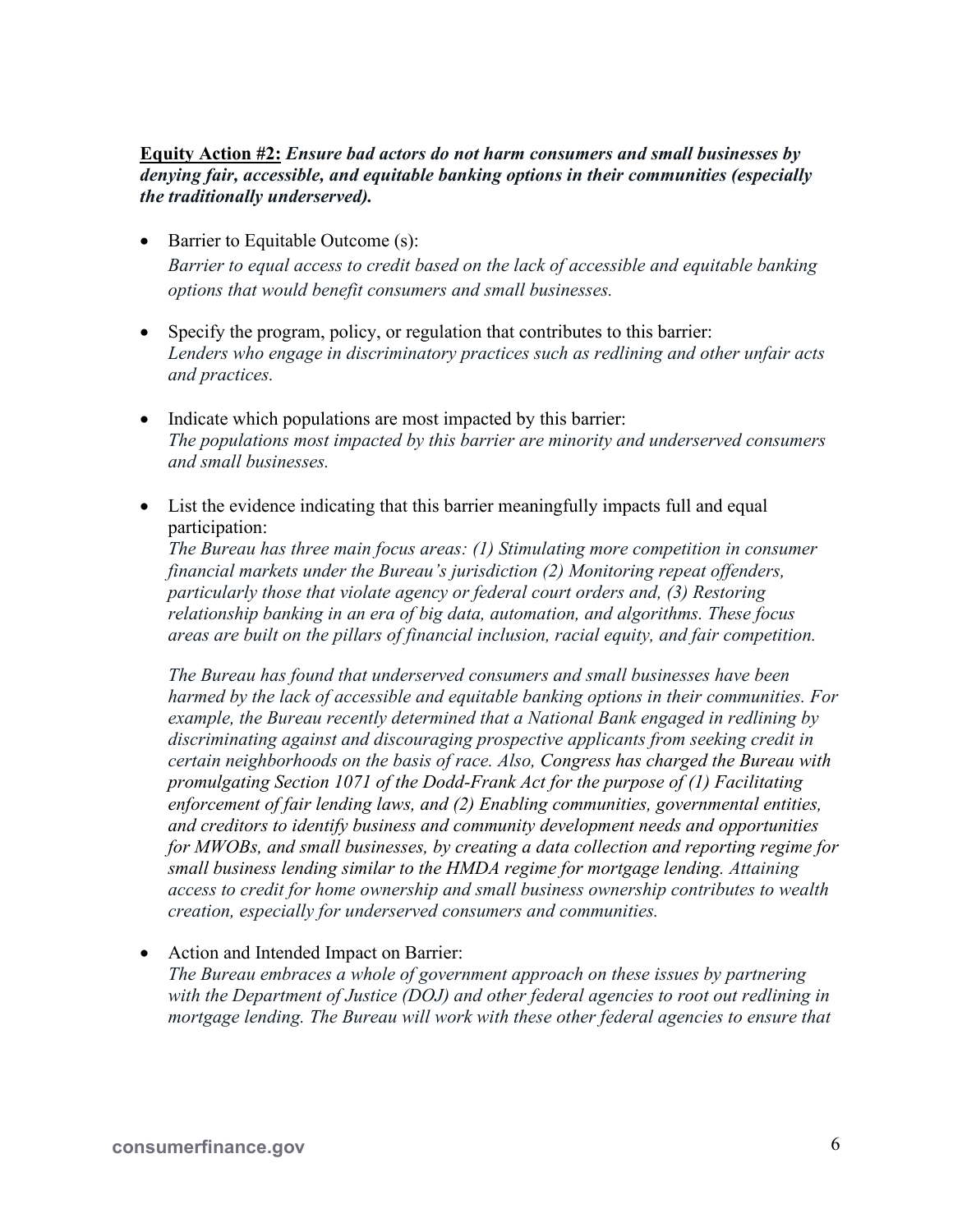*meaningful relief is provided to impacted consumers and that bad actors, especially repeat offenders, are deterred from committing such practices.* 

*Also, the Bureau will use its small business lending data collection rulemaking per Section 1071 of the Dodd-Frank Act to increase access to credit to MWOBs, and small businesses. Gathering this data is critical to regulators, lawmakers, and the public with understanding the flow of credit to small businesses and to exposing abusive and unfair lending practices. This data will be vital to advancing racial and economic equity. The ongoing lack of small business data, particularly for businesses owned by people of color, is a significant barrier to understand and address disparities. The new, detailed data on access to credit for businesses owned by people of color will help address racial and economic disparities in access to credit.* 

*In addition, the Bureau will continue to encourage the use of Special Purpose Credit Programs (SPCPs) to expand access to credit to economically disadvantaged groups,*  including from underserved populations and small businesses, and which will permit *lenders to offer advantageous loan programs, that might include special underwriting or pricing for historically disadvantaged groups that meet certain criteria. The Bureau will issue policy statements or guidance and collaborate with other agencies to create incentives for lenders to use SPCP authority to extend more affordable and accessible credit for small business loans, mortgages, and other uses.* 

• Tracking Progress:

*In 2-4 years, we will use the following factors to determine if the barrier has been substantially reduced: 1) How many Bureau fair lending actions have resulted in relief? 2) Are more SPCPs being offered to consumers and small businesses? 3) Has the small business data collection final rule been completed?* 

- *In 5-8 years, success will be evident in the following ways: 1) Expanded access to credit and capital to underserved communities,2) The use of small business lending data to support supervisory, enforcement, and community efforts to promote more equitable lending practices, and 3) Increased interagency support and incentives for SPCPs.*
- Accountability:

*The Bureau will hold itself accountable to implementing these strategic priorities through its existing planning and monitoring processes.*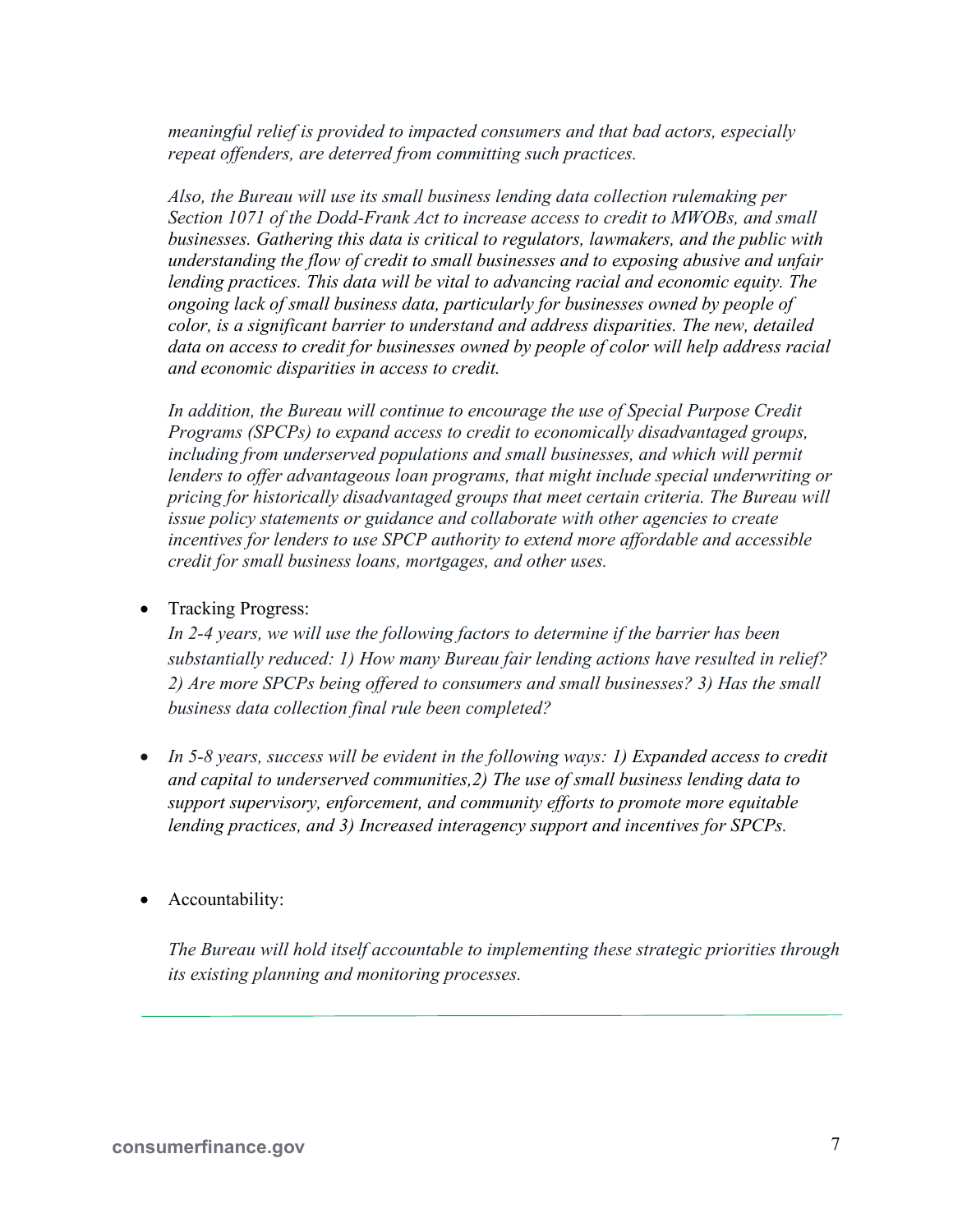## **Equity Action #3***: Ensure that Big Tech's involvement in consumer financial markets does not impede fair competition.*

- Barrier to Equitable Outcome (s): *Big Tech companies who prevent consumers from effectively competing in the consumer financial markets.*
- Specify the program, policy, or regulation that contributes to this barrier: *Big Tech's surveillance of consumers and algorithmic bias that could limit consumers' ability to fairly shop and navigate in the marketplace.*
- Indicate which populations are most impacted by this barrier: *The populations that are most impacted by this barrier are consumers and small businesses (including MWOBs).*
- List the evidence indicating that this barrier meaningfully impacts full and equal participation:

*The Bureau is concerned about the use of any algorithms that could violate the consumer protection rights of consumers. Certain algorithms may be so operationally complex as to be "black boxes," whose workings are unviewable to researchers, regulators, and even the institutions themselves. Indeed, some algorithms can create an anti-competitive chokehold for groups with particular protected characteristics, denying them fair participation in competitive markets. The Bureau is concerned about a two-tier system where financial institutions have to play by the rules, but Big Tech companies using mysterious black box algorithms are able to avoid little or no accountability.* 

• Action and Intended Impact on Barrier:

*Pursuant to its rulemaking authority under Dodd-Frank's Section 1022, the Bureau recently ordered six major technology companies to turn over information on their payments' platform practices and business plans. Of particular concern is tech companies' ability to combine browsing, geolocation, health, and other information that can potentially put consumers at a market disadvantage. For instance, how do Big Tech companies ensure that their payment systems adhere to consumer protections?* 

*The Bureau will continue its whole of government approach to address this barrier by working with federal and state partners to lead the fight to ensure consumer protections remain robust and enforceable as Big Tech companies enter many financial products and services markets. In 2021, the Bureau announced, in conjunction with other government agencies, a return to enforcement of critical protections for families and homeowners. Specifically, the Bureau ended the relaxed enforcement and supervision of certain requirements. For example, the Bureau will use its unfair, deceptive, or abusive acts or practices (UDAAP) authority to ensure that Big Tech companies and repeat offenders do*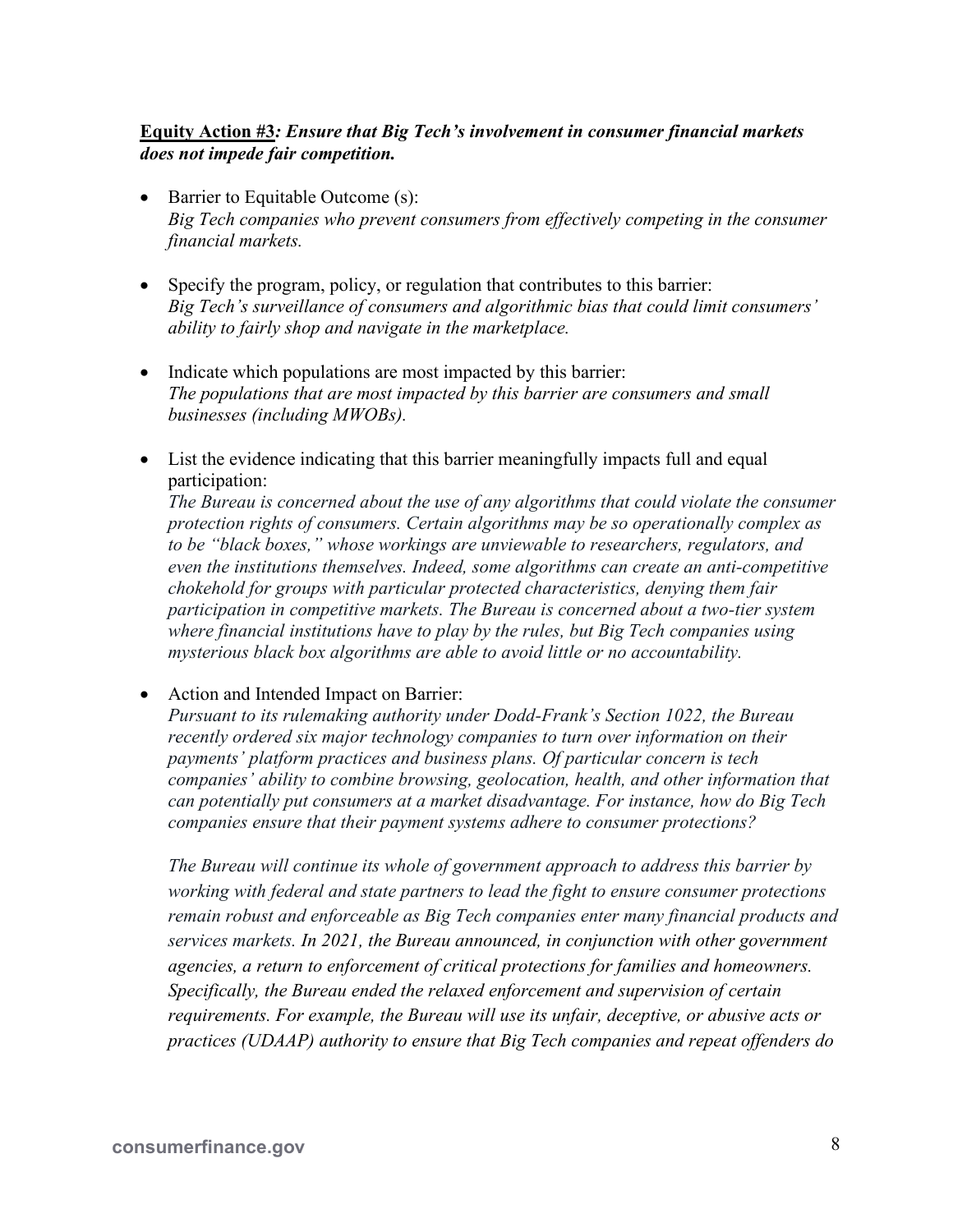*not engage in anti-competitive practices that would impact communities of color the most. To the extent there have been violations of the consumer protection laws, the Bureau will seek significant remedies that really make sure that those business models are not choking off competition and innovation.* 

*Also, the Bureau will rely on its whole of government approach to partner with the White House Office of Science and Technology Policy (OSTP) and the Equal Employment Opportunity Commission (EEOC) to help make certain that algorithmic programs do not*  result in discrimination to protected groups in areas such as housing, employment, etc. *Further, the Bureau will work on a rulemaking under Section 1033 of the Dodd-Frank Act to facilitate the portability of consumer financial transaction data so consumers, including those that have been traditionally underserved, can more easily switch financial institutions and use innovative financial products. Also, the Bureau will share information about relationship and community banking that could assist, for example, rural communities that may be denied opportunities for credit. All of these measures are intended to combat the potential negative impact of Big Tech's involvement in the consumer financial markets.* 

• Tracking Progress:

*In 2-4 years, we will use the following factors to determine if the barrier has been substantially reduced: 1) Are the Bureau, and other federal agencies, working to implement a structure that will effectively monitor potential anti-competitive practices of Big Tech companies? 2) Have the Bureau and other enforcement agencies developed meaningful accountability and penalties for Big Tech companies that violate the consumer protections laws to deter them from engaging in such practices in the future? 3) Is the Bureau progressing with its Section 1033 Rulemaking by completing its prerulemaking activity as specified in the government's unified agenda?* 

*In 5-8 years, success will be evident in the following ways: 1) Big Tech companies that engage in unlawful acts are held accountable and appropriate actions are taken to deter such practices in the future, 2) A high % of financial institutions have implemented best practices to help prevent algorithmic bias from occurring, and 3) The Section 1033 Rulemaking has been completed in accordance with the timeline provided by the Bureau.* 

• Accountability:

*The Bureau will hold itself accountable to implementing these strategic priorities through its existing planning and monitoring processes.*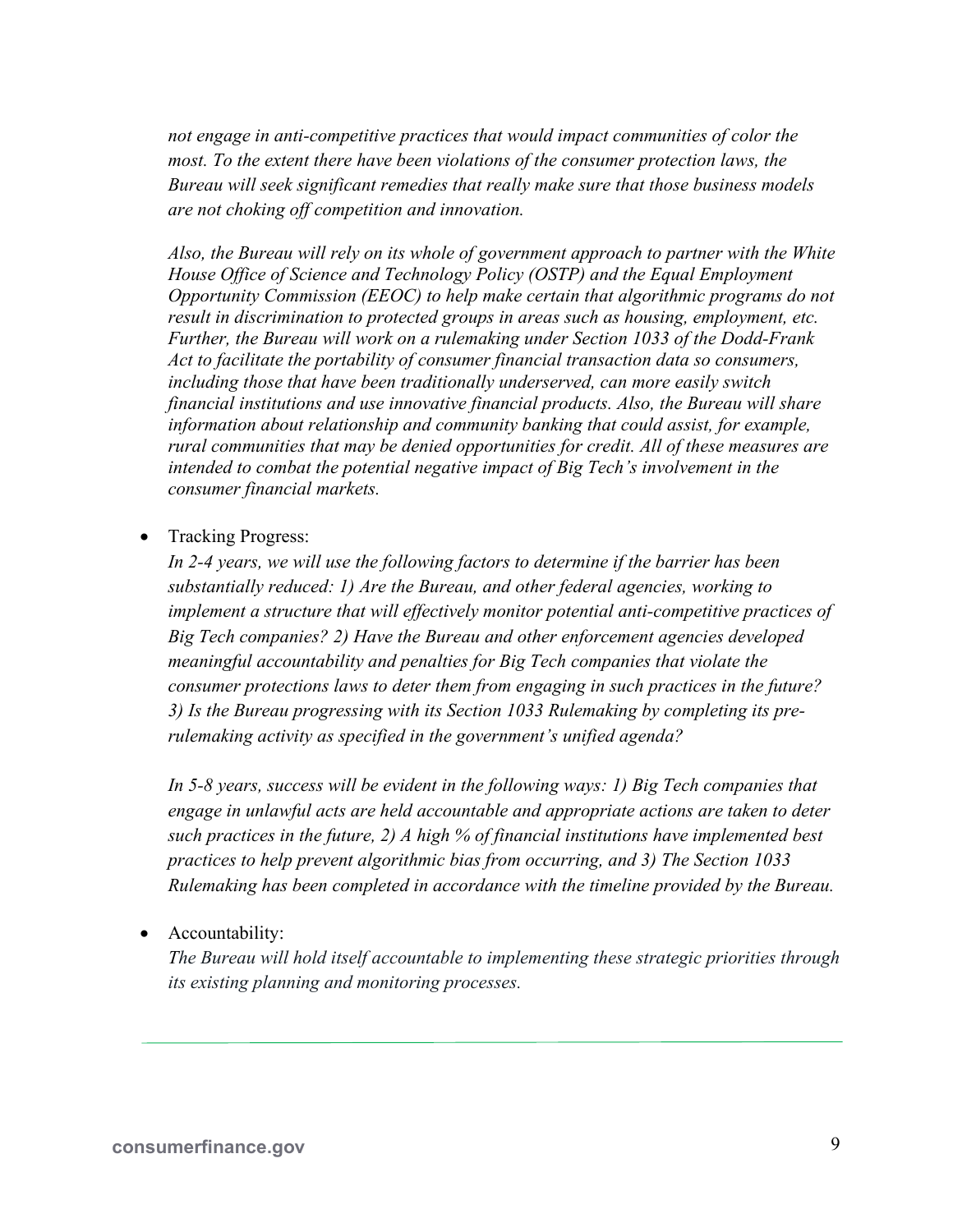#### **Equity Action #4:** *Collaborate with other organizations, regulators, and stakeholders, to ensure there is fairness and equity in property valuations.*

- Barrier to Equitable Outcome (s): *The lack of equity in property valuations to support fair mortgage lending.*
- Specify the program, policy, or regulation that contributes to this barrier: *Past federal policies contributed to housing segregation and led to market value gaps between communities of color and majority-white neighborhoods that persist today.*
- Indicate which populations are most impacted by this barrier: *The populations impacted by this barrier are historically marginalized communities, which include but are not limited to Black, Hispanic, Asian, Native-American, low income White and rural communities.*
- List the evidence indicating that this barrier meaningfully impacts full and equal participation:

*President Biden announced the creation of an interagency effort (later called the Property Appraisal and Valuation Equity (PAVE) Task Force) in early June 2021 and charged the Department of Housing & Urban Development (HUD) to lead an interagency effort to address inequity in home appraisals. According to the PAVE Task Force, recent studies have found that houses in -majority Black neighborhoods are valued at less than half of those in neighborhoods with few or no Black residents, and statistical analyses show that accounting for neighborhood and property characteristics and amenities does not explain the entire disparity.* 

• Action and Intended Impact on Barrier:

*The Bureau's commitments in the PAVE Task Force's Final Report demonstrate a whole of government approach aimed at increasing equity in property valuations. The Bureau has indicated that eradicating appraisal bias is a key priority of the agency. As a result, the Bureau embraced the opportunity to collaborate with other federal agencies as a member of the PAVE Task Force to address this important issue. It is anticipated that the PAVE Task Force Final Report will be released to the public in 2022.* 

• Tracking Progress:

*In 2-4 years, we will rely on the following factors to determine whether the barrier has been substantially reduced: 1) Have Task Force members coordinated efforts to evaluate and identify the extent of, causes and factors that contribute to the persistent misvaluation and devaluation of assets? 2)Have Task Force members coordinated agencies'*